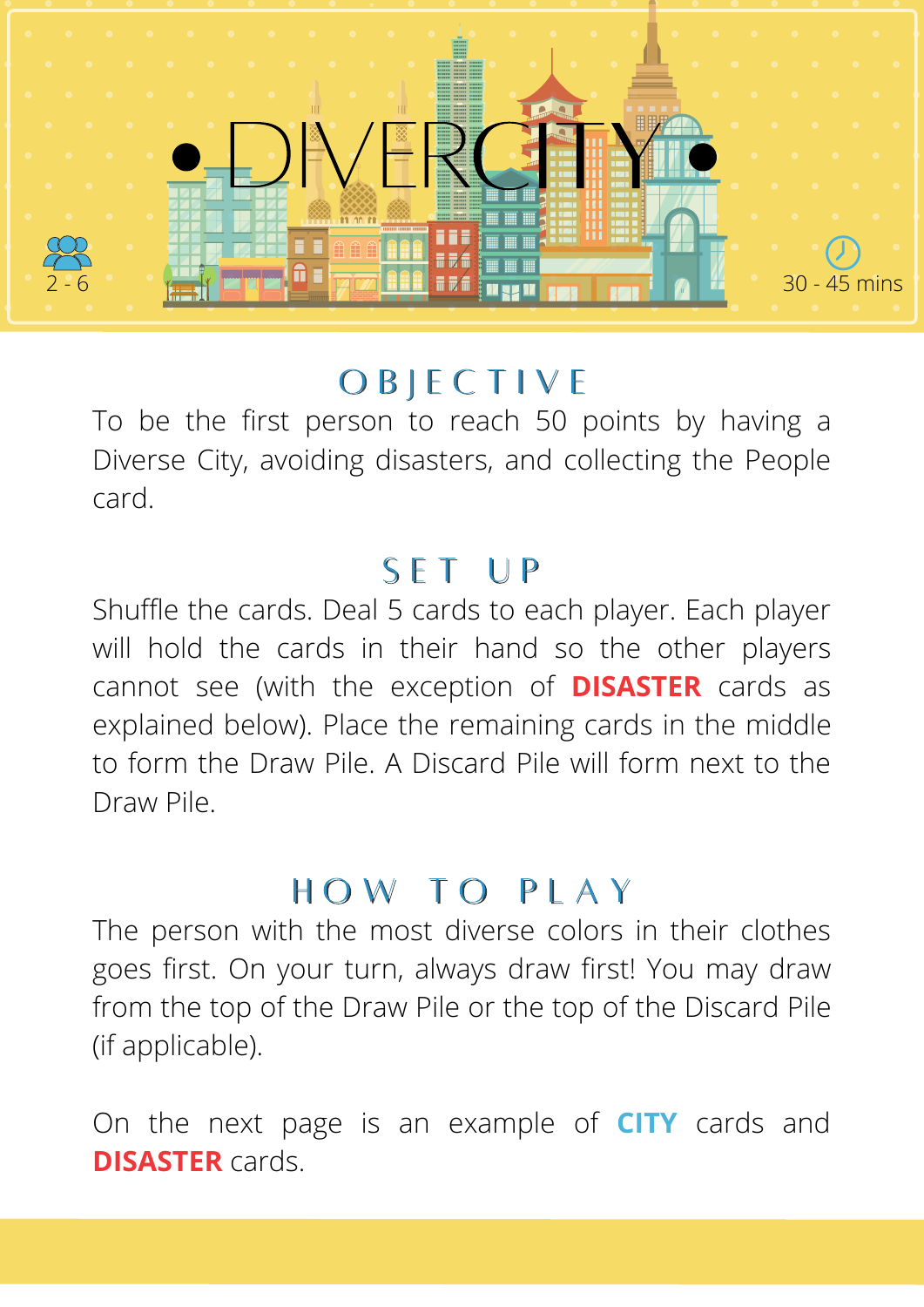This is a **CITY** card - You want to collect these!



This is a **DISASTER** card - You want to avoid these!

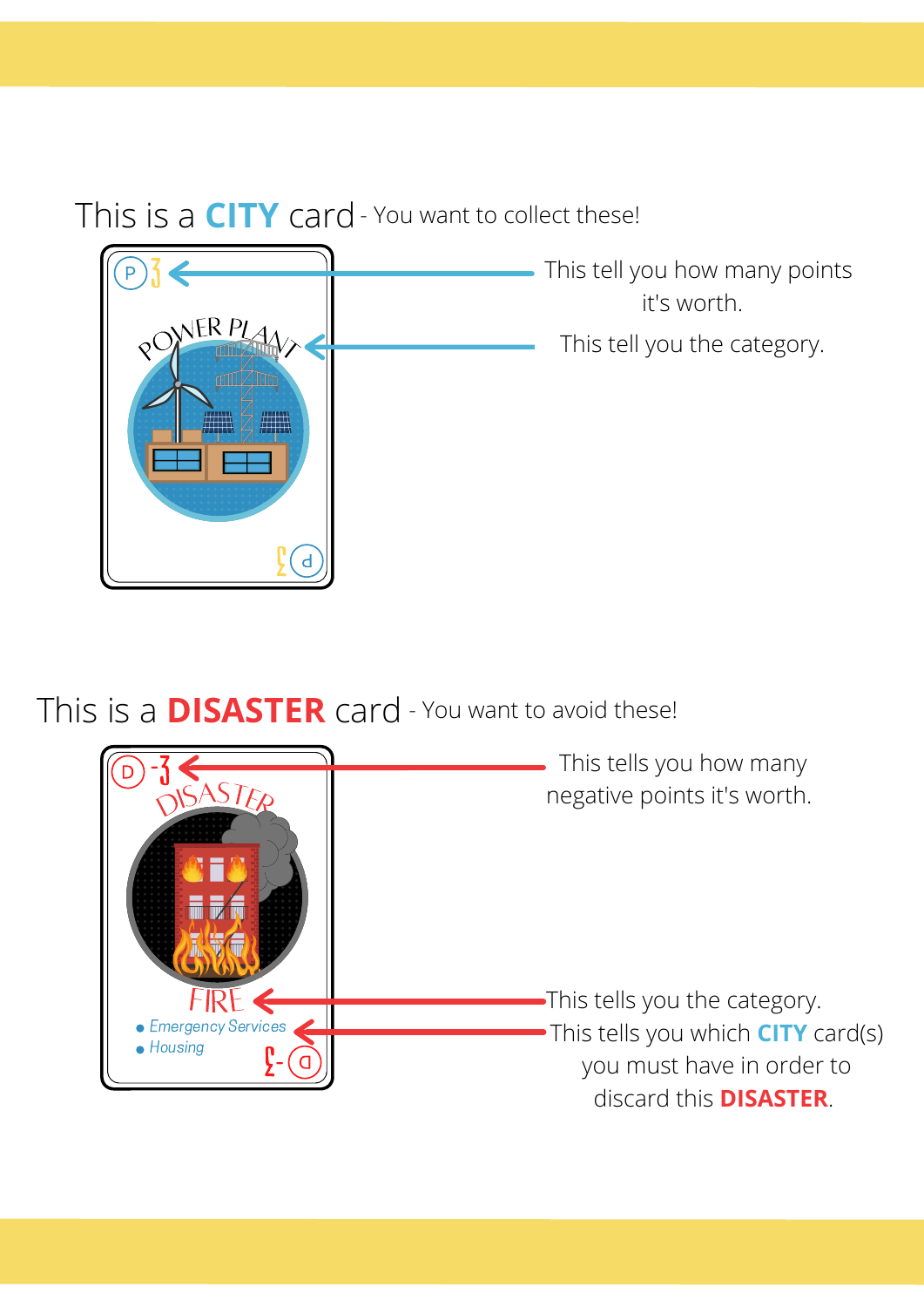If a player draws a **DISASTER** card, they place it face up directly in front of them. If at any point there are 5 or more **DISASTER** cards face up on the table, this triggers a reset (see "Exceptions" for 5-6 players). All players must discard their entire hand including any **DISASTER** cards in front of them. Play continues to the left of the person who drew the last card. Each player on their turn draws 3 new cards form the Draw Pile.

In the example above, you must have both **CITY** cards in order to discard this **DISASTER**. Once you have them both, you may discard the **DISASTER** card with the other two cards. Some **DISASTERS** only require one **CITY** card. All **DISASTER** cards must be placed on the table face up in front of the player who drew it until it is resolved. On your turn, you may donate one or more **CITY** cards to another player's **DISASTER** and discard that card immediately (see "Exceptions" below). You may also ask the other players if they would like to donate to your **DISASTERS**. You may not donate any cards if it is not your turn unless you are being asked by the current player who's turn it is.

There are other types of **DISASTERS** that have consequences for all players. These are called **MAJOR DISASTERS**.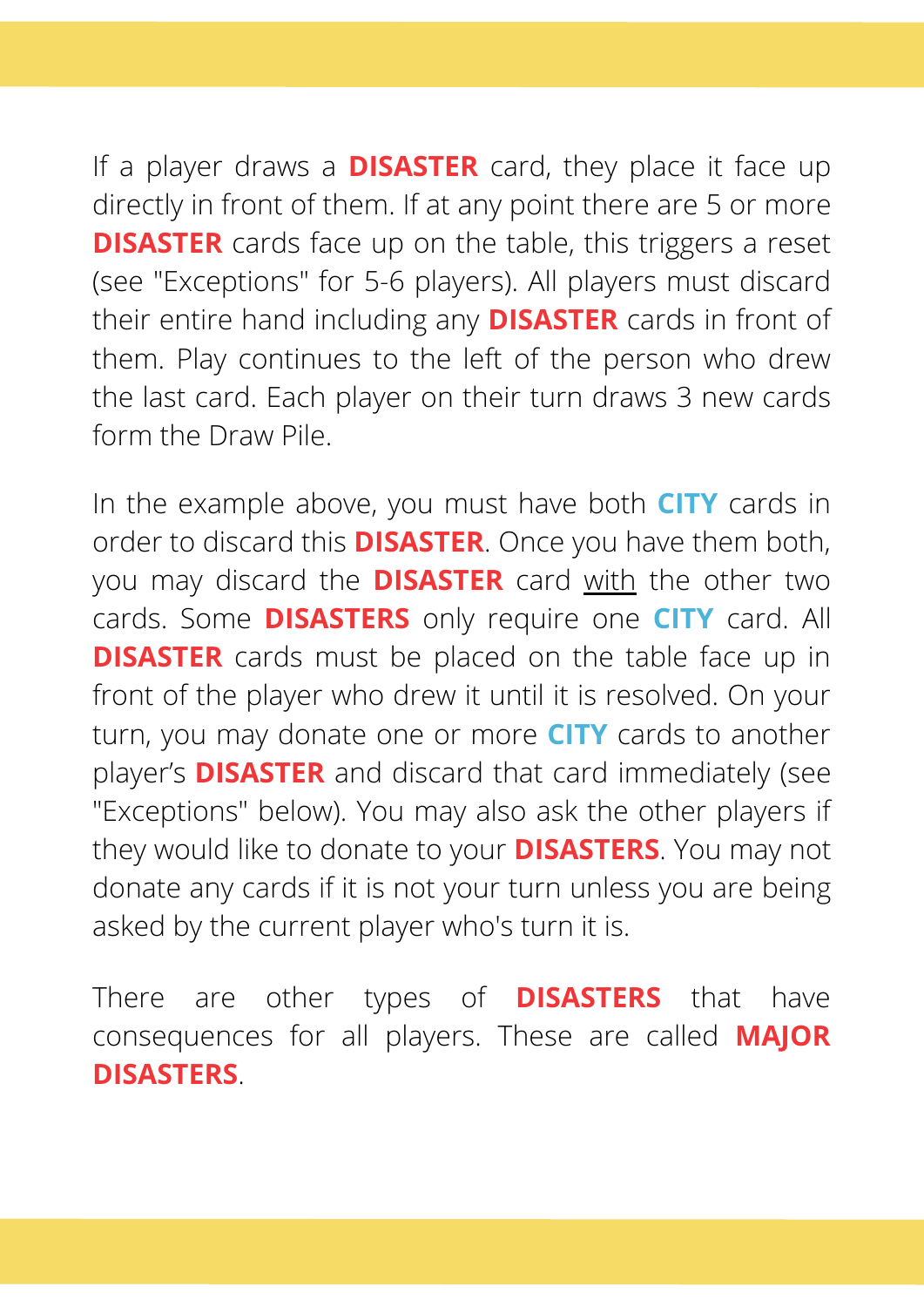

See "Disaster Cards" below for more information.

Your turn ends once you discard. Any discard ends your turn (unless a card was donated to you and it wasn't your turn). At the end of your turn, you may not have more than 8 cards in your hand (including the **DISASTER** cards in front of you). If you discard all the cards in your hand, redraw 3 new cards from the Draw Pile at the beginning of your next turn.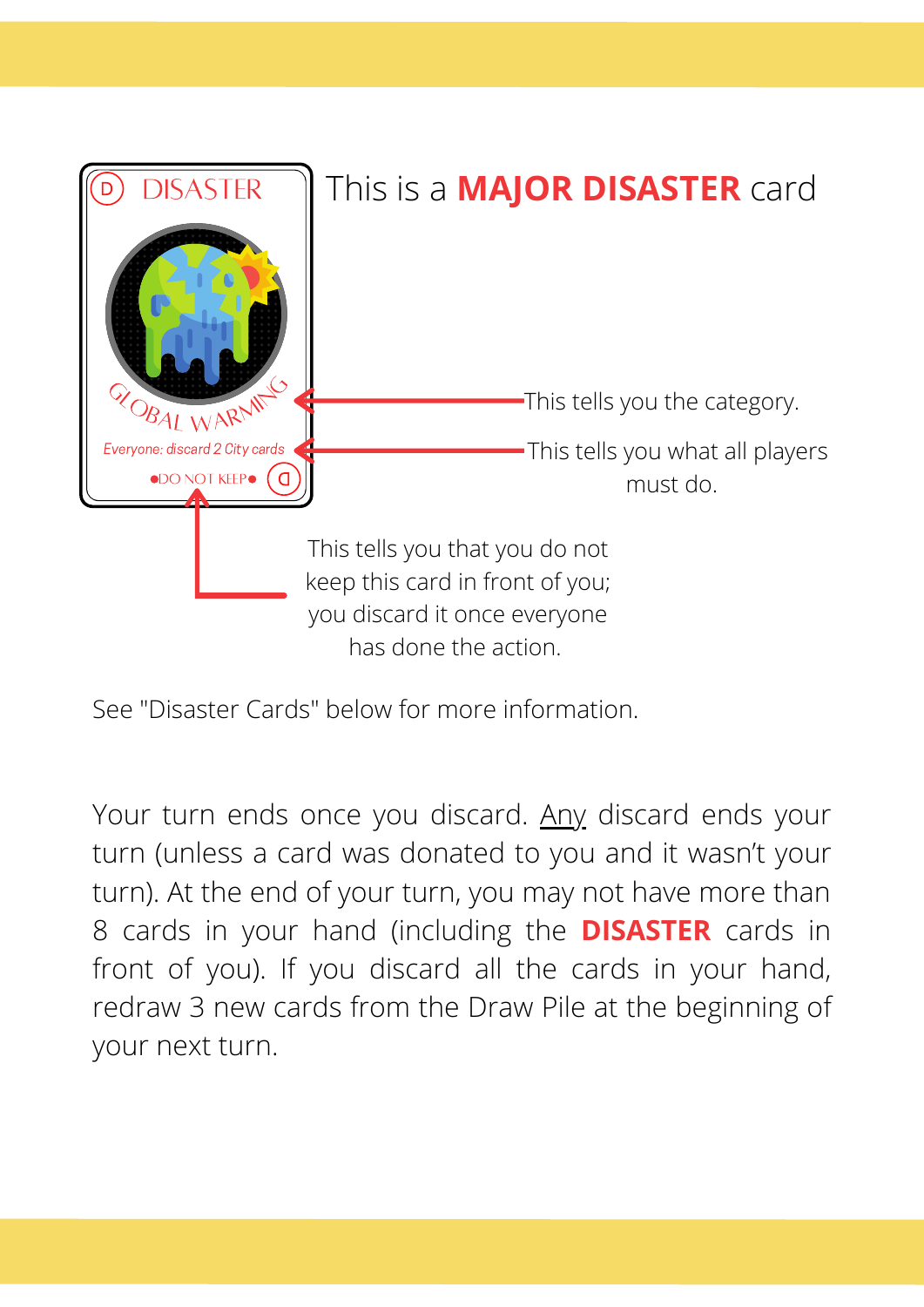## ENDING THE ROUND

The round ends when someone calls "Diversity". You must have a **PEOPLE** card in your hand in order to call "Diversity". Once someone calls "Diversity", each player adds up the points in their hand and subtracts the points from any **DISASTER** cards on the table directly in front of them (see Exceptions below). If you have two or more of any category (ex: School), none of the cards in that category count toward your score.

# CARDS AND FUNCTIONS

**PEOPLE** card (3 points) - A very important card as it allows you to end the round. You may not have more than one **PEOPLE** card. If you draw another **PEOPLE** card while you still have one in your hand, you must discard it. If you are dealt two **PEOPLE** cards or draw more than one on a redraw, put the extras back in a random spot in the Draw Pile and draw another card.

**World War** - Everyone must pass their entire hand (not including **DISASTERS** on the table) one person to their right.

**Pandemic** - Everyone must discard their **PEOPLE** card OR three (3) **CITY** cards. If they have a **PEOPLE** card and three **CITY** cards, they may choose which to discard. If they have no **PEOPLE** card and less than 3 **CITY** cards, they must discard all of their **CITY** cards.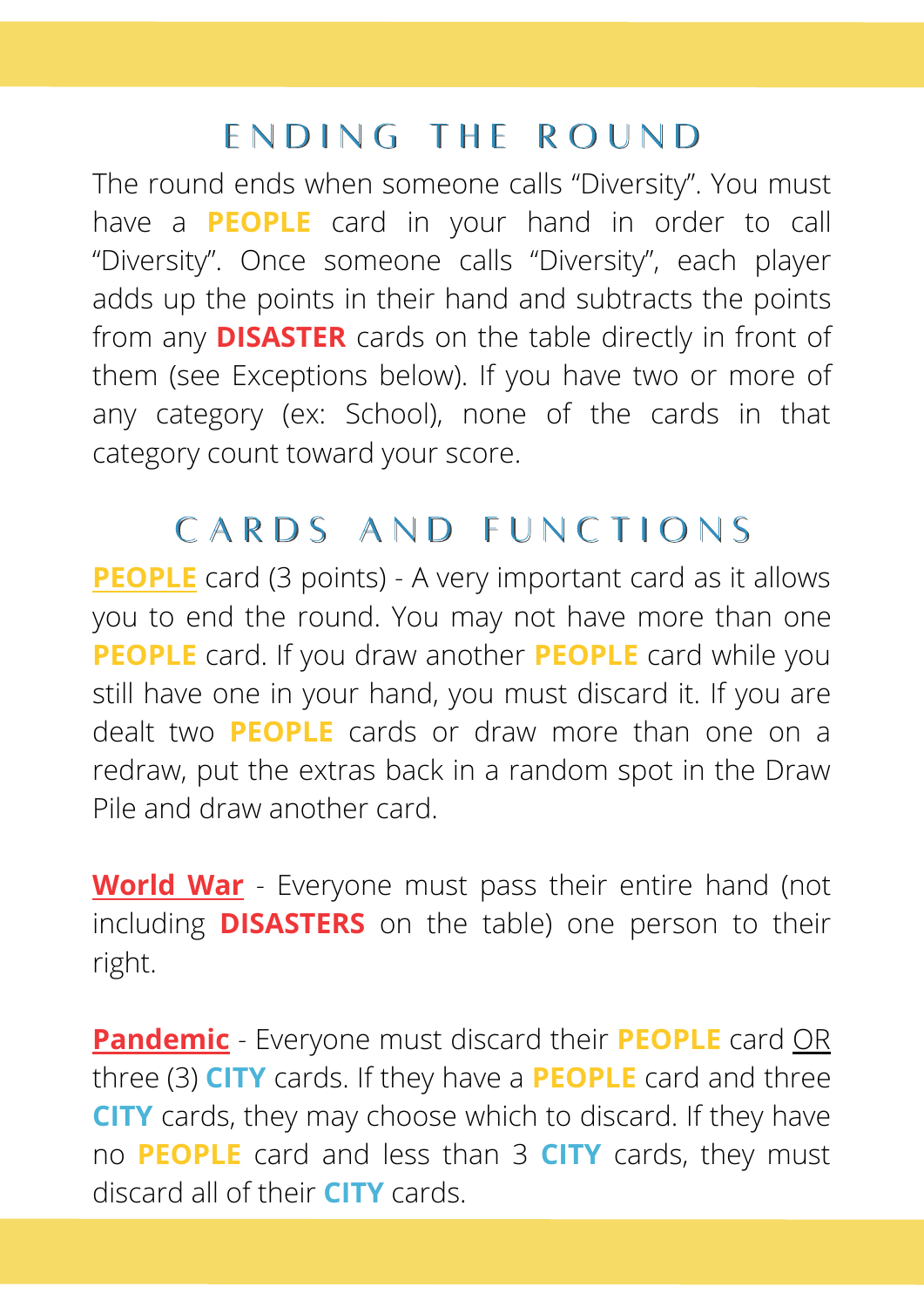**Global Warming** - Everyone must discard two (2) **CITY** cards. If you have less than two **CITY** cards, you must discard all of your **CITY** cards.

**Flood** - To discard this card, you must have an **Emergency Services** card and a **Food** card.

**Fire** - To discard this card you must have an **Emergency Services** card and a **Housing** card.

**Blizzard** - To discard this card you must have an **Emergency Services** card and a **School** card.

**Traffic Jam** - To discard this card you must have a **Public Transportation** card.

**Litter Bug** - To discard this card you must have a **Waste Management** card.

**Blackout** - To discard this card you must have a **Power Plant** card or a **Communications** card (indicated on the card).

**Pollution** - To discard this card you must have an **Activity** card or a **Power Plant** card (indicated on the card).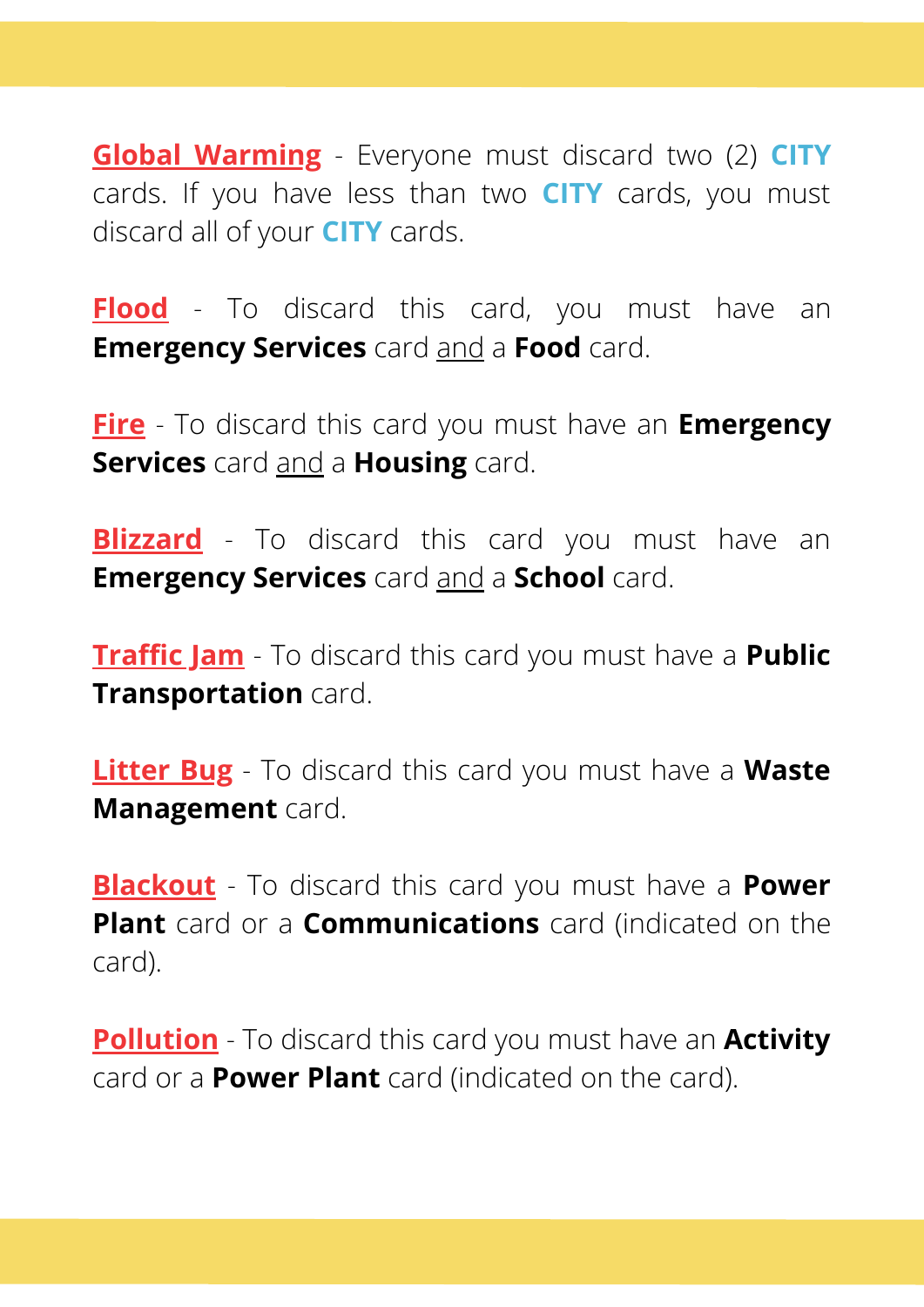## D I S A S T E R C A R D S

Some **DISASTER** cards have "penalties" which are indicated in blue.

You cannot use the same **CITY** card to discard more than one type of **DISASTER** card (ex: in front of you is a Flood and a Fire. You have in your hand one Emergency Services card, one Food card, and one Housing card. You cannot discard both **DISASTER** cards using the same Emergency Service card. You must choose

• which to discard.)

You cannot discard a **DISASTER** card unless: Indicated on the card to discard it You have the appropriate **CITY** card(s) marked in blue.

### E X C E P T I O N S

- You may resolve **DISASTER** cards on your first turn if you have the appropriate cards (see "Disaster Cards"). If you are dealt any of the **MAJOR DISASTERS**, or draw one on a redraw, put it back in a random spot in the draw pile and draw another card.
- If you have a **DISASTER** card in front of you that requires two **CITY** cards to discard it and another player donates only one of the required cards, place that card on the table in front of you. This **CITY** card does not count as part of your hand (8 card limit) nor part of your points if someone calls "Diversity" before you are able to get rid of the **DISASTER**.
- For 5-6 players the maximum **DISASTERS** becomes 6. If 6 **DISASTERS** are on the table at once, a reset is triggered.